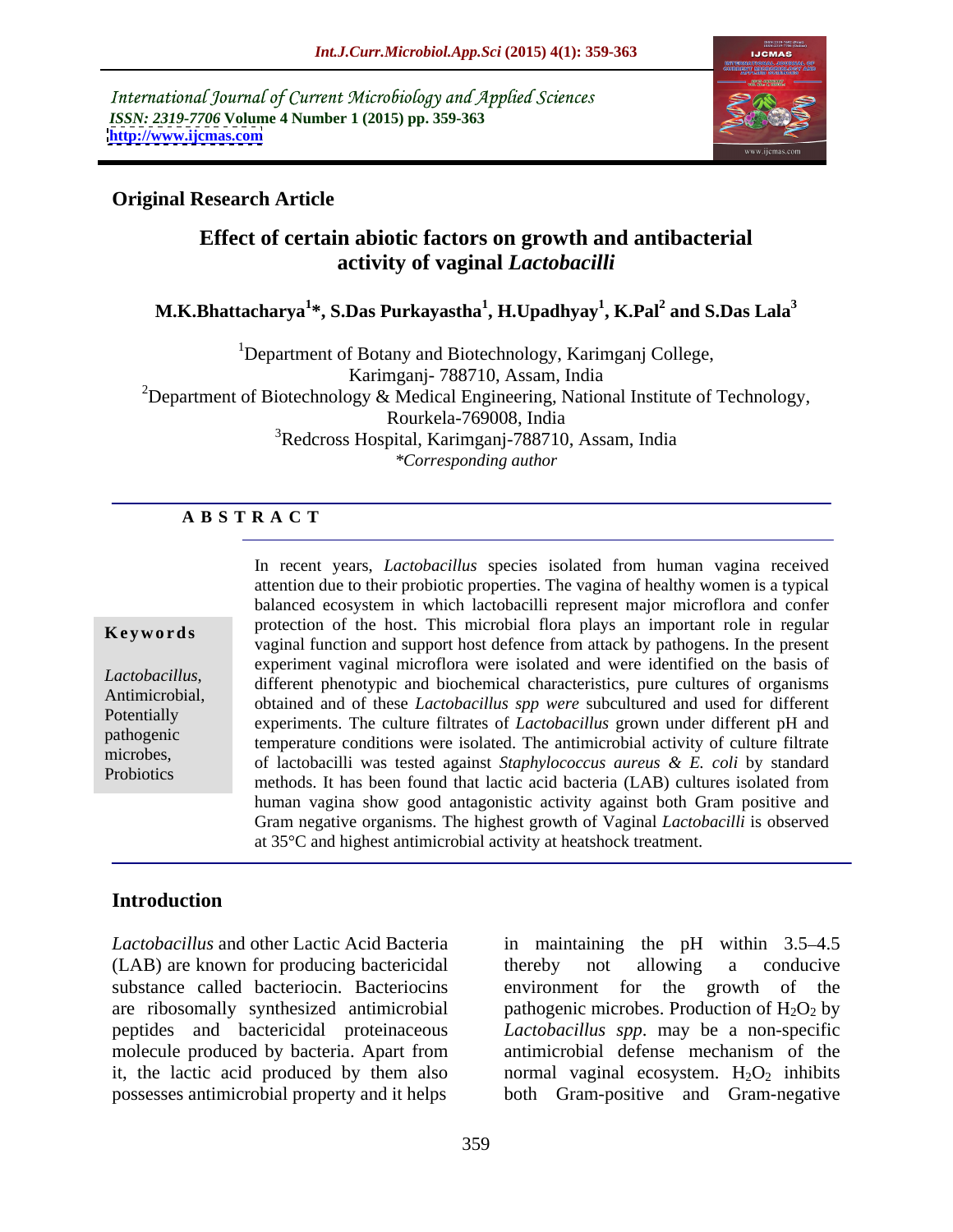organisms. Instead of the normal *Lactobacillus spp* were subcultured and used predominance of *Lactobacillus* spp, for different experiments. The antimicrobial increased numbers of organisms such as activity of culture filtrate of lactobacilli was *Gardnerella vaginalis, E.coli,* and tested against *Staphylococcus aureus & E. Mycoplasma hominis* are found in the vagina *coli* by standard methods (Fig. 2 and Table of women with bacterial vaginosis (BV). 3). The culture filtrates of *Lactobacillus*

In the present paper, *Lactobacillus* species were isolated from vaginal swab of females peroxide  $(H_2O_2)$  was compared with the effect of bacteriocin independent of other vaginal conditions for *in vitro* study of antimicrobial efficacy of *Lactobacillus* overnight in MRS media*.* The formulations were tested under *in vitro* conditions on *E. coli*, taken as a model causative organism.

on the basis of different phenotypic and<br>biochemical characteristics pure cultures of Recent reports have revealed that some

**Materials and Methods Cable 1 & 2; Fig. 1)** conditions were grown under different pH and temperature isolated and tested against potential bacterial pathogens stated above.

of reproductive age. The antimicrobial The isolates were first tested against one activity of culture filtrate of *Lactobacilli* was gram positive and one Gram negative tested against *Staphylococcus aureus & E.* organisms. The bacteria showing highest *coli* by standard method. The culture antibacterial activity was then inoculated in filtrates of *Lactobacillus* grown under MRS Broth. After overnight growth, cells different pH and temperature conditions were removed by centrifuging at 10,000 g were isolated and the same was also tested for 5 min. The supernatant was filtered against potential bacterial pathogens. In the through a sterile 0.22  $\mu$ m syringe filter and present paper, the effect of culture filtrates  $\qquad 50$   $\mu$ l of the supernatant was used as of *Lactobacillus* which contained bacteriocin. The effect of bacteriocin on bacteriocin, organic acid and Hydrogen growth of *E. coli* and *S. aureus* was tested effect of bacteriocin independent of other broth (NB) media respectively. Further, the factors (H<sub>2</sub>O<sub>2</sub> and lactic acid) as far as effect of culture filtrates of *Lactobacillus* practicable. The paper simulates certain which contained bacteriocin, organic acid based suppository for vaginal application. Supernatant adjusted to pH 6.0 using 1N For checking the viability, the lactobacilli NaOH and considered as crude bacteriocin loaded suppositories were incubated (Ogunbanow *et al.*, 2003). on Luria-Bertani broth (LB) and Nutrient and Hydrogen peroxide  $(H_2O_2)$ compared with the effect of cell-free (Ogunbanow *et al.,* 2003).

# **Results and Discussion**

Vaginal samples were obtained by streaking growth of potentially pathogenic bacteria. It vaginal swab on MRS agar. Women were is possible that the lactic acid produced by premenopausal, non menstruating and of *Lactobacillus* acts as a permeabilizer of the 25 40 year age group. Samples were taken Gram-negative bacterial outer membrane, from the posterior zone of the fornix of the allowing other antimicrobial substances vagina. After 48 hrs of growth on solid produced by the host to penetrate and medium, the bacteria were then inoculated thereby increasing the susceptibility of in MRS Broth. The isolates were identified pathogens. The cell free supernatant showed Recent reports have revealed that some organisms identified and of this vaginal *Lactobacilli* and *Bifidobacteria*The cell free supernatant inhibited the high antimicrobial efficacy against *E. coli*. Recent reports have revealed that some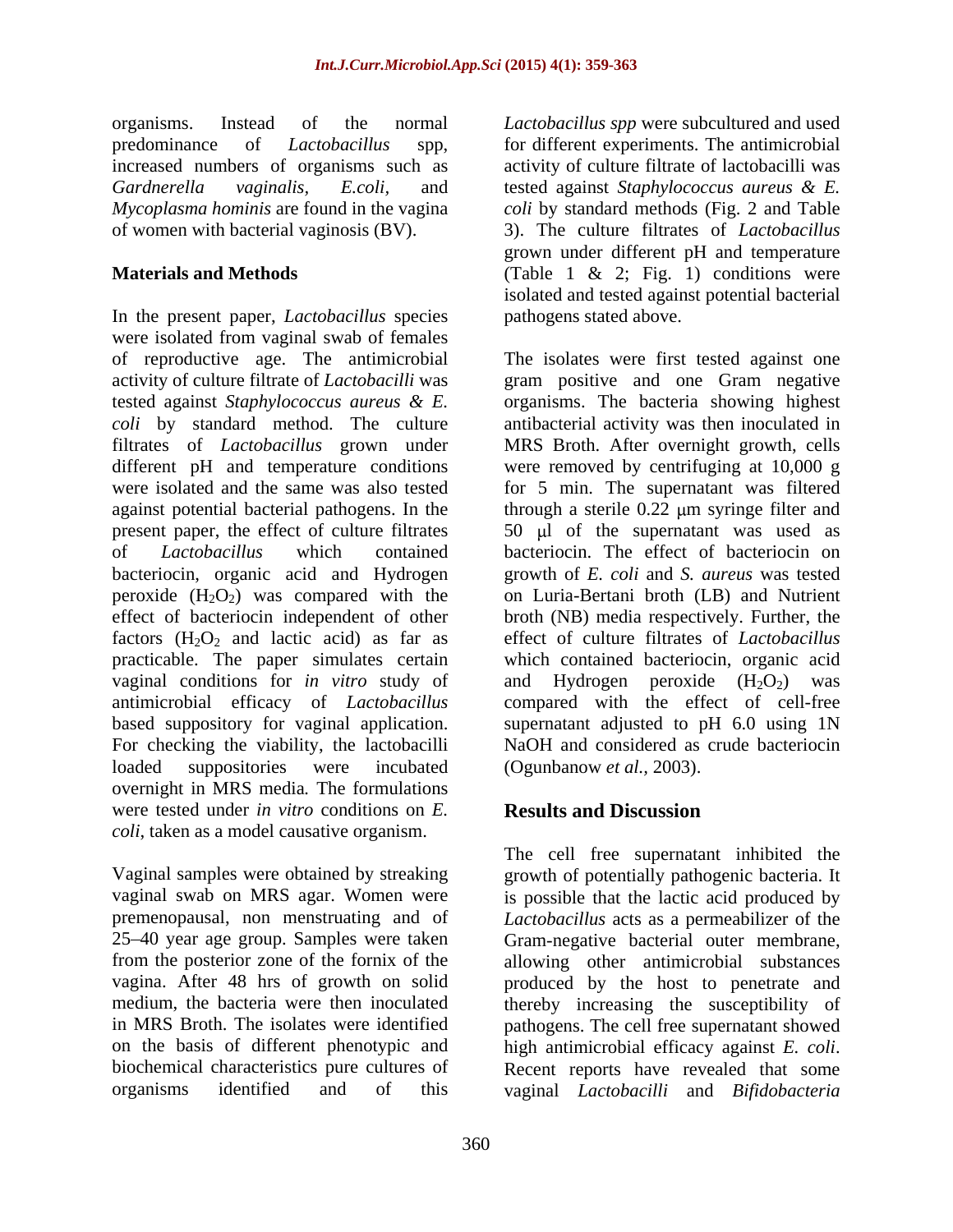produce antimicrobial substances that are measure. The indigenous microflora has active against pathogens. The *in vitro* advantages in suppressing undesirable micro application of *Lactobacillus* against *E. coli* in Agar plate also indicated that the bacteria (LAB) cultures isolated from developed products from vaginal human vagina show good antagonistic Lactobacilli may be used against Bacterial activity against both Gram positive and pathogens. The vagina, which has a mucosal lining, may serve as an excellent biological delivering the bacteria into the vaginal

It is suggested that the most possible women and the LAB may be introduced for the range of 3.54–6.27. colonization in the vagina of diseased women as a curative measure. Vaginal In Conclusion, Vaginal lactobacilli control lactobacilli control growth of potentially growth of potentially pathogenic bacterial pathogenic bacterial populations by populations by production of antimicrobial production of hydrogen peroxide, substances in vagina of healthy women. The bacteriocin and lactic acid from glycogen in highest growth of Vaginal *Lactobacillus* is vagina of healthy women. The highest observed at 35°C and highest antimicrobial growth of Vaginal *Lactobacillus* is observed activity under heatshock treatment. It is at 35°C and highest antimicrobial activity at suggested that the LAB may be introduced heatshock treatment. It is suggested that the LAB may be introduced for colonisation in the vagina of diseased women as a curative

organisms. It has been found that lactic acid Gram negative pathogens.

substrate for the probiotic microbe and the The pH of MRS broth was 6.68 which has product developed on the basis of present been adjusted to, different pH (pH3, pH4, work may be used successfully for pH5, pH6, pH7 and pH8) and after that we lumen for a prolonged period. incubated at 35±2°C and on the next day the mechanism for the control of growth of growth of isolates (OD value) are tabulated pathogenic bacterial populations by in Table 2 and it has been found that the lactobacilli is thought to be the production highest bacterial growth takes place at pH 8 of hydrogen peroxide, bacteriocin and lactic but after the growth of the isolatesin given acid from glycogen in vagina of healthy pH, the pH of the culture medium came in inoculated the samples with LAB strains and absorbance and pH were measured. The initial pH and the final pH along with the range of  $3.54 - 6.27$ .

> for colonization in the vagina of diseased women as a curative measure.

| Sl No | Sample No | $\overline{OD}$ for 25 $\degree$ C |                |                | $\circ$   OD for 35 °C   OD for 45 °C   OD for Heat |
|-------|-----------|------------------------------------|----------------|----------------|-----------------------------------------------------|
|       |           |                                    |                |                | Shock growth                                        |
|       |           | 0.835                              | 1.222<br>1.44J | 0.267<br>0.307 | 0.660                                               |
|       |           | 0.731                              | 0.838          | 0.081          | 0.555                                               |
|       |           | 0.723                              | 0.679          | 0.079          | 0.680                                               |
|       |           | 0.887                              | 0.839          | 0.511          | 0.610                                               |
|       |           | 0.167                              | 0.446          | 0.159          | 0.431                                               |

**Table.1** Growth of isolates under different temperature treatment as depicted by OD value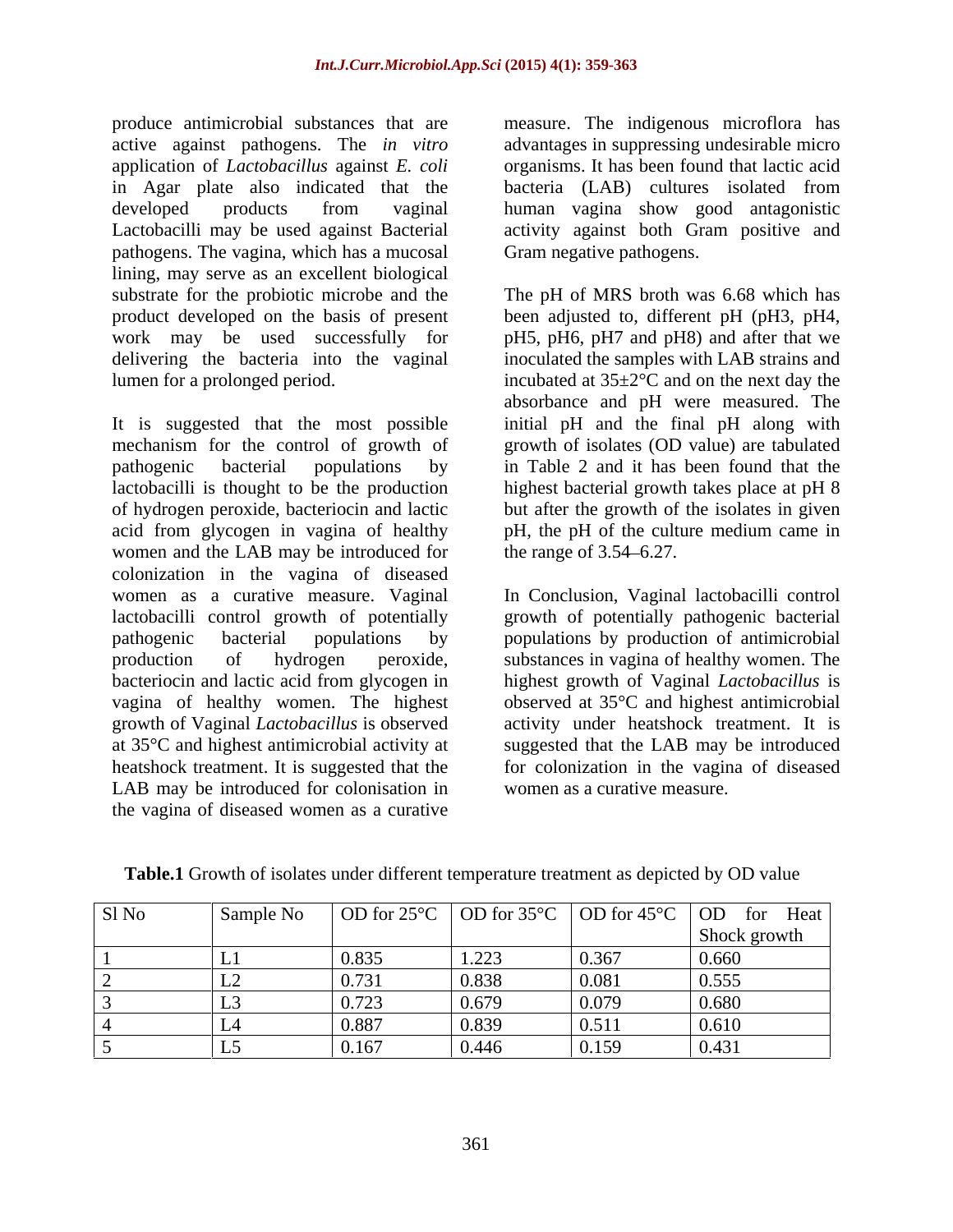| $\vert$ S <sub>1</sub> | Sample                      |                     |      |           |                                                   | Zone of inhibition (in mm) $(5\mu l)$ of culture filtrate) |                     |                        |                 |  |  |
|------------------------|-----------------------------|---------------------|------|-----------|---------------------------------------------------|------------------------------------------------------------|---------------------|------------------------|-----------------|--|--|
| No                     | $\overline{\phantom{1}}$ No | $E\,Col^{\dagger}$  |      |           |                                                   |                                                            | iphylococcus aureus |                        |                 |  |  |
|                        |                             | $\overline{\Omega}$ | 350C | 450C<br>. | $\overline{\phantom{a}}$ $\overline{\phantom{a}}$ | $\sqrt{250}$                                               | $35^{\circ}$ C      | $45^{\circ}$ C         |                 |  |  |
|                        |                             |                     |      |           | $  -$                                             |                                                            |                     | -45                    |                 |  |  |
|                        |                             |                     |      |           | $  -$                                             |                                                            |                     | $\overline{A}$         | 50 <sub>2</sub> |  |  |
|                        |                             |                     |      |           |                                                   |                                                            |                     |                        |                 |  |  |
|                        |                             |                     |      |           | - -                                               |                                                            |                     | $\sim$ 4.1             |                 |  |  |
|                        |                             |                     |      |           | 55                                                |                                                            |                     | $\boldsymbol{\Lambda}$ | - -             |  |  |

**Table.2** Effect of bacterial growth (five bacterial isolates collected from vaginal swab) on pH of the medium before and after 24h

**Table.3** Antimicrobial activity of the isolates against Gram positive and Gram negative bacteria as depicted by zone of inhibition after growing on different edaphic factor

| SN |                                      | $\overline{1}$<br>⊷ | L3   |      | ◡    |
|----|--------------------------------------|---------------------|------|------|------|
|    | Initial pH                           |                     |      |      |      |
|    | Final pH (after 24 hrs) $\vert$ 3.54 | 3.53                | 3.55 | 3.52 | 5.54 |
|    | Initial pH                           |                     |      |      |      |
|    | Final pH (after 24 hrs) $\vert$ 4.43 | 4.51                | 4.47 | 4.48 | 4.49 |
|    | Initial pH                           |                     |      |      |      |
|    | Final pH (after 24 hrs) $\vert$ 5.26 | 5.27                | 5.29 | 5.28 | 5.01 |
|    | Initial pH                           |                     |      |      |      |
|    | Final pH (after 24 hrs) $\vert$ 5.35 | 5.36                | 5.32 | 5.26 | 5.16 |
|    | Initial pH                           |                     |      |      |      |
|    | Final pH (after 24 hrs) $\vert$ 5.14 | 5.13                | 5.12 | 5.14 | 5.23 |
|    | Initial pH                           |                     |      |      |      |
|    | Final pH (after 24 hrs) $\vert$ 5.08 | 5.08                | 5.09 | 5.06 | 6.27 |

**Fig.1** OD values representing growth of bacterial isolates under different temperature treatment